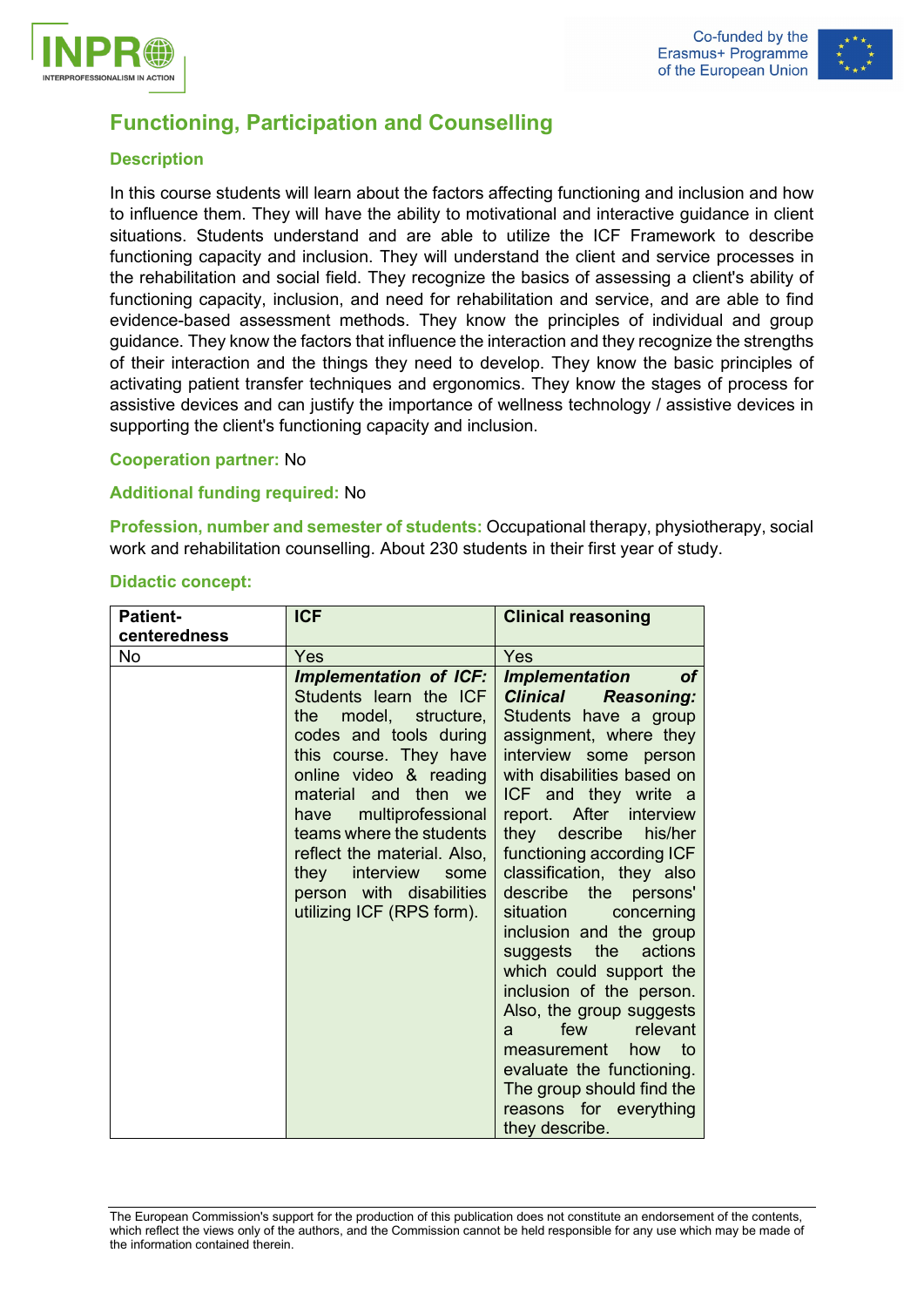



## **Learning principles applied:**

- Practice-based learning
- Activity-based learning
- Exchange-based learning
- Theory-based learning

## **Teaching/learning locations:** Blended learning

#### **Use of learning management system:** Yes

#### **Workload and Duration of IPE Interventions:** 5 ECTS, about 7 weeks

| <b>Intended Learning Outcomes incl. personal ranking</b> |                          |           |  |  |
|----------------------------------------------------------|--------------------------|-----------|--|--|
|                                                          | Communication            | Yes       |  |  |
| $\overline{2}$                                           | The patient              | Yes       |  |  |
| 3                                                        | Learning/reflection      | Yes       |  |  |
|                                                          | Roles/responsibilities   | Yes       |  |  |
|                                                          | Ethics/attitudes         | <b>No</b> |  |  |
|                                                          | <b>Teamwork</b>          | <b>No</b> |  |  |
|                                                          | International competence | <b>No</b> |  |  |
|                                                          | Digital competence       | <b>No</b> |  |  |
|                                                          | Other                    | No        |  |  |

|               | Assessment domains of interprofessional learning<br>personal ranking | incl.     |  |  |  |
|---------------|----------------------------------------------------------------------|-----------|--|--|--|
|               | <b>Teamwork</b>                                                      | Yes       |  |  |  |
| $\mathcal{P}$ | Interprofessional values                                             | Yes       |  |  |  |
|               | Role understanding                                                   | <b>No</b> |  |  |  |
|               | Interprofessional communication                                      | <b>No</b> |  |  |  |
|               | Coordination and collaborative decision-making                       | <b>No</b> |  |  |  |
|               | Reflexivity                                                          |           |  |  |  |

**Requirements for students:** This is part of every rehabilitation degree program, obligatory course

**Requirements for educators:** Competence, knowledge and skills about the course content

**Students' evaluation:** They do self- and peer-evaluation in different tasks. Students are evaluated also by lectures who teach in this course. Students write an case description/essay about the person they have interviewed and also they reflect their guidance skills, which is evaluated by the teacher.

#### **Learning experiences:**

| <b>Learning experience</b>      |  |                                 |        | <b>Measurement/ Evaluation</b>         |               |       |    |          |
|---------------------------------|--|---------------------------------|--------|----------------------------------------|---------------|-------|----|----------|
|                                 |  | Acquisition of knowledge/skills | linked |                                        | to I Students | wrote | In | feedback |
| interprofessional collaboration |  |                                 |        | questionnaire that they learnt the ICF |               |       |    |          |
|                                 |  |                                 |        | model and implementation of ICF well.  |               |       |    |          |

**Prerequisites:** This course needs a lot of time resources.

#### **Barriers:**

The European Commission's support for the production of this publication does not constitute an endorsement of the contents, which reflect the views only of the authors, and the Commission cannot be held responsible for any use which may be made of the information contained therein.